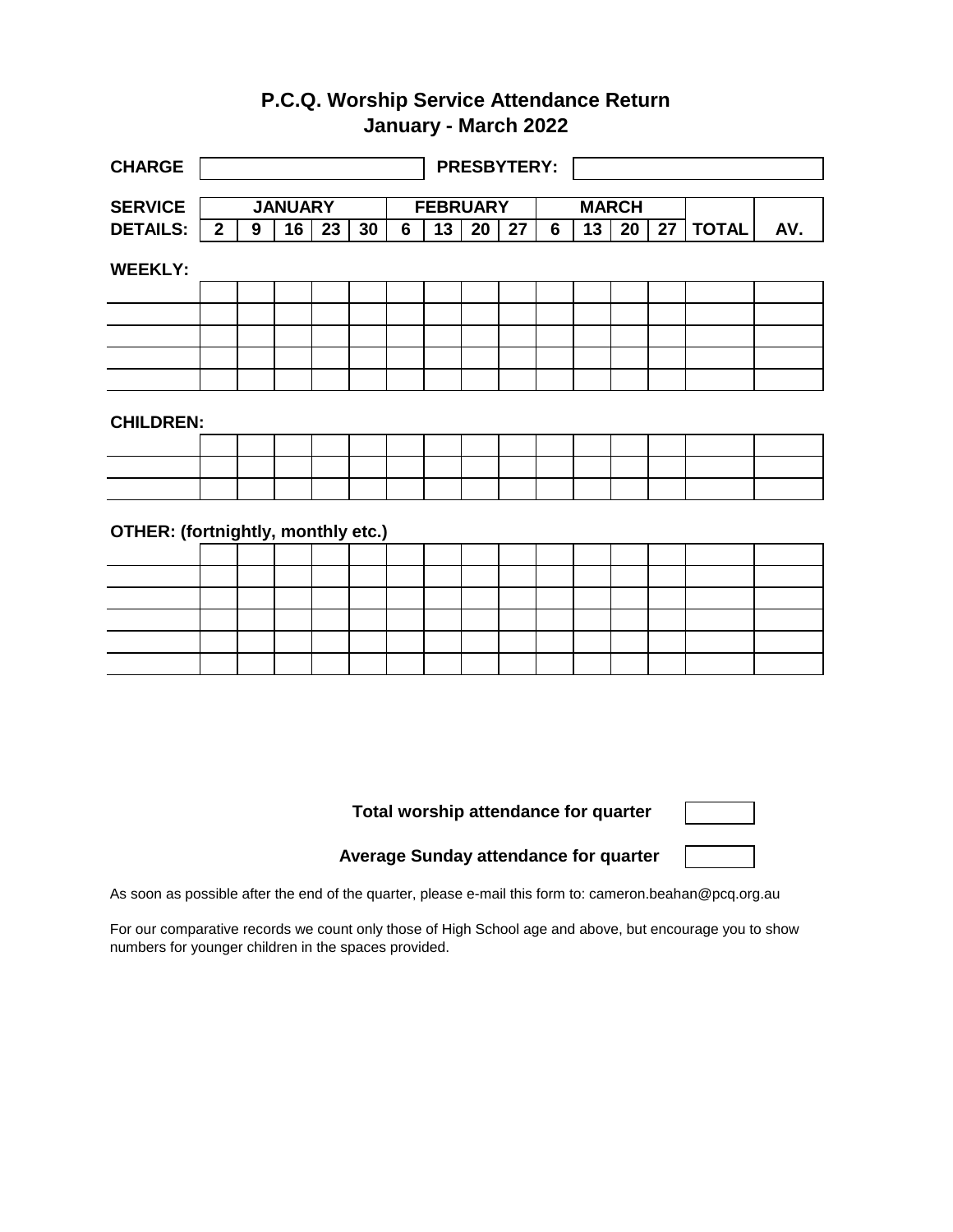## **P.C.Q. Worship Service Attendance Return April - June 2022**

| <b>CHARGE</b>                      |              |    |    |    | <b>PRESBYTERY:</b> |            |    |    |             |   |    |    |    |              |     |
|------------------------------------|--------------|----|----|----|--------------------|------------|----|----|-------------|---|----|----|----|--------------|-----|
|                                    |              |    |    |    |                    |            |    |    |             |   |    |    |    |              |     |
| <b>SERVICE</b>                     | <b>APRIL</b> |    |    |    |                    | <b>MAY</b> |    |    | <b>JUNE</b> |   |    |    |    |              |     |
| <b>DETAILS:</b>                    | 3            | 10 | 17 | 24 | 1                  | 8          | 15 | 22 | 29          | 5 | 12 | 19 | 26 | <b>TOTAL</b> | AV. |
| <b>WEEKLY:</b>                     |              |    |    |    |                    |            |    |    |             |   |    |    |    |              |     |
|                                    |              |    |    |    |                    |            |    |    |             |   |    |    |    |              |     |
|                                    |              |    |    |    |                    |            |    |    |             |   |    |    |    |              |     |
|                                    |              |    |    |    |                    |            |    |    |             |   |    |    |    |              |     |
|                                    |              |    |    |    |                    |            |    |    |             |   |    |    |    |              |     |
|                                    |              |    |    |    |                    |            |    |    |             |   |    |    |    |              |     |
| <b>CHILDREN:</b>                   |              |    |    |    |                    |            |    |    |             |   |    |    |    |              |     |
|                                    |              |    |    |    |                    |            |    |    |             |   |    |    |    |              |     |
|                                    |              |    |    |    |                    |            |    |    |             |   |    |    |    |              |     |
|                                    |              |    |    |    |                    |            |    |    |             |   |    |    |    |              |     |
| OTHER: (fortnightly, monthly etc.) |              |    |    |    |                    |            |    |    |             |   |    |    |    |              |     |
| <b>Good Friday</b>                 |              |    |    |    |                    |            |    |    |             |   |    |    |    |              |     |
|                                    |              |    |    |    |                    |            |    |    |             |   |    |    |    |              |     |
|                                    |              |    |    |    |                    |            |    |    |             |   |    |    |    |              |     |
|                                    |              |    |    |    |                    |            |    |    |             |   |    |    |    |              |     |
|                                    |              |    |    |    |                    |            |    |    |             |   |    |    |    |              |     |
|                                    |              |    |    |    |                    |            |    |    |             |   |    |    |    |              |     |

**Total worship attendance for quarter**

**Average Sunday attendance for quarter**

As soon as possible after the end of the quarter, please e-mail this form to: cameron.beahan@pcq.org.au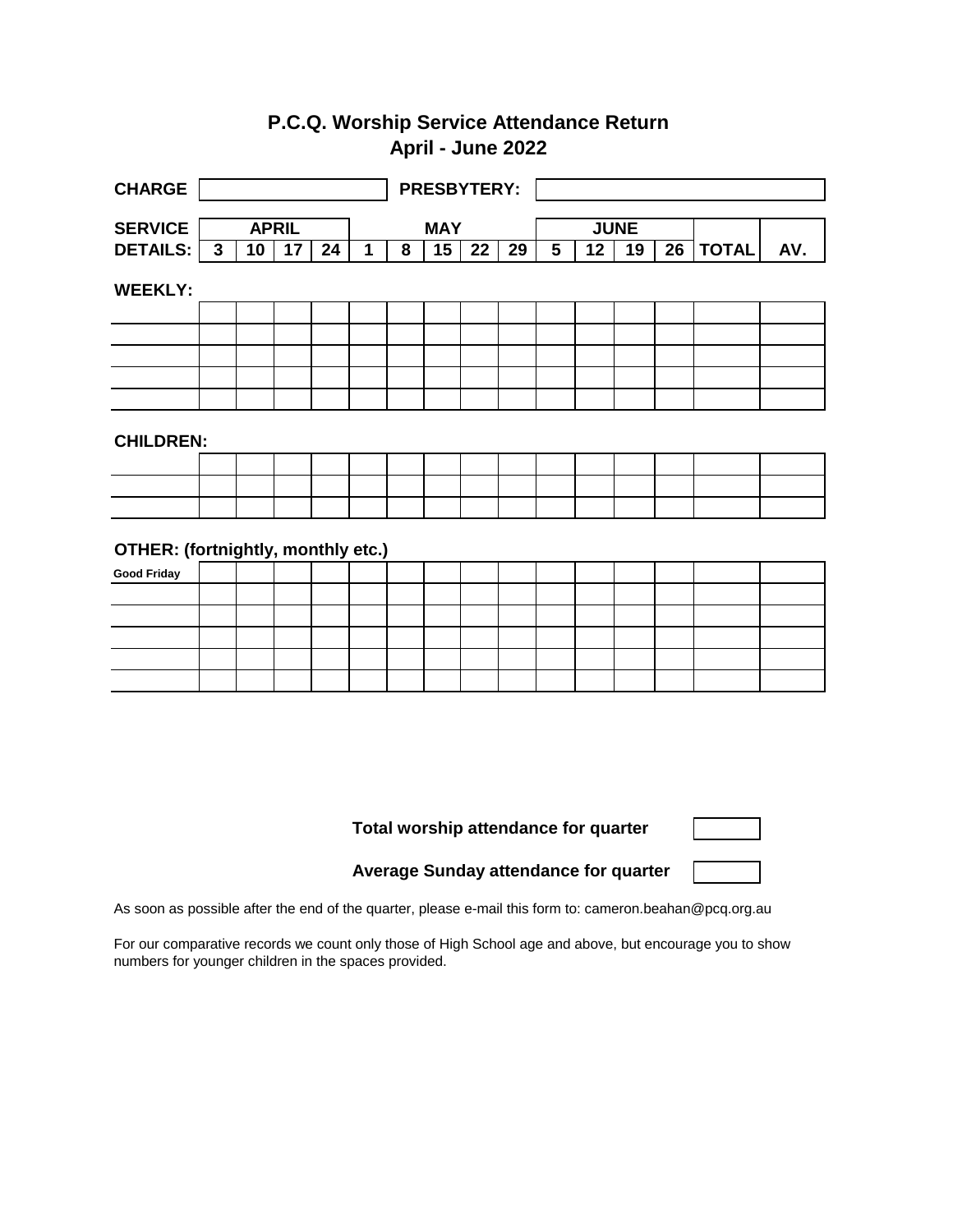## **P.C.Q. Worship Service Attendance Return July - September 2022**

| <b>CHARGE</b>                      |              |    |    |    |    |                | <b>PRESBYTERY:</b> |    |    |                  |                 |                 |  |                       |     |
|------------------------------------|--------------|----|----|----|----|----------------|--------------------|----|----|------------------|-----------------|-----------------|--|-----------------------|-----|
|                                    |              |    |    |    |    |                |                    |    |    |                  |                 |                 |  |                       |     |
| <b>SERVICE</b>                     | <b>JULY</b>  |    |    |    |    | <b>AUGUST</b>  |                    |    |    | <b>SEPTEMBER</b> |                 |                 |  |                       |     |
| <b>DETAILS:</b>                    | $\mathbf{3}$ | 10 | 17 | 24 | 31 | $\overline{7}$ | 14                 | 21 | 28 | 4                | $\overline{11}$ | $\overline{18}$ |  | $\overline{25}$ TOTAL | AV. |
| <b>WEEKLY:</b>                     |              |    |    |    |    |                |                    |    |    |                  |                 |                 |  |                       |     |
|                                    |              |    |    |    |    |                |                    |    |    |                  |                 |                 |  |                       |     |
|                                    |              |    |    |    |    |                |                    |    |    |                  |                 |                 |  |                       |     |
|                                    |              |    |    |    |    |                |                    |    |    |                  |                 |                 |  |                       |     |
|                                    |              |    |    |    |    |                |                    |    |    |                  |                 |                 |  |                       |     |
|                                    |              |    |    |    |    |                |                    |    |    |                  |                 |                 |  |                       |     |
| <b>CHILDREN:</b>                   |              |    |    |    |    |                |                    |    |    |                  |                 |                 |  |                       |     |
|                                    |              |    |    |    |    |                |                    |    |    |                  |                 |                 |  |                       |     |
|                                    |              |    |    |    |    |                |                    |    |    |                  |                 |                 |  |                       |     |
|                                    |              |    |    |    |    |                |                    |    |    |                  |                 |                 |  |                       |     |
| OTHER: (fortnightly, monthly etc.) |              |    |    |    |    |                |                    |    |    |                  |                 |                 |  |                       |     |
|                                    |              |    |    |    |    |                |                    |    |    |                  |                 |                 |  |                       |     |
|                                    |              |    |    |    |    |                |                    |    |    |                  |                 |                 |  |                       |     |
|                                    |              |    |    |    |    |                |                    |    |    |                  |                 |                 |  |                       |     |
|                                    |              |    |    |    |    |                |                    |    |    |                  |                 |                 |  |                       |     |
|                                    |              |    |    |    |    |                |                    |    |    |                  |                 |                 |  |                       |     |
|                                    |              |    |    |    |    |                |                    |    |    |                  |                 |                 |  |                       |     |

**Total worship attendance for quarter**

**Average Sunday attendance for quarter**

As soon as possible after the end of the quarter, please e-mail this form to: cameron.beahan@pcq.org.au